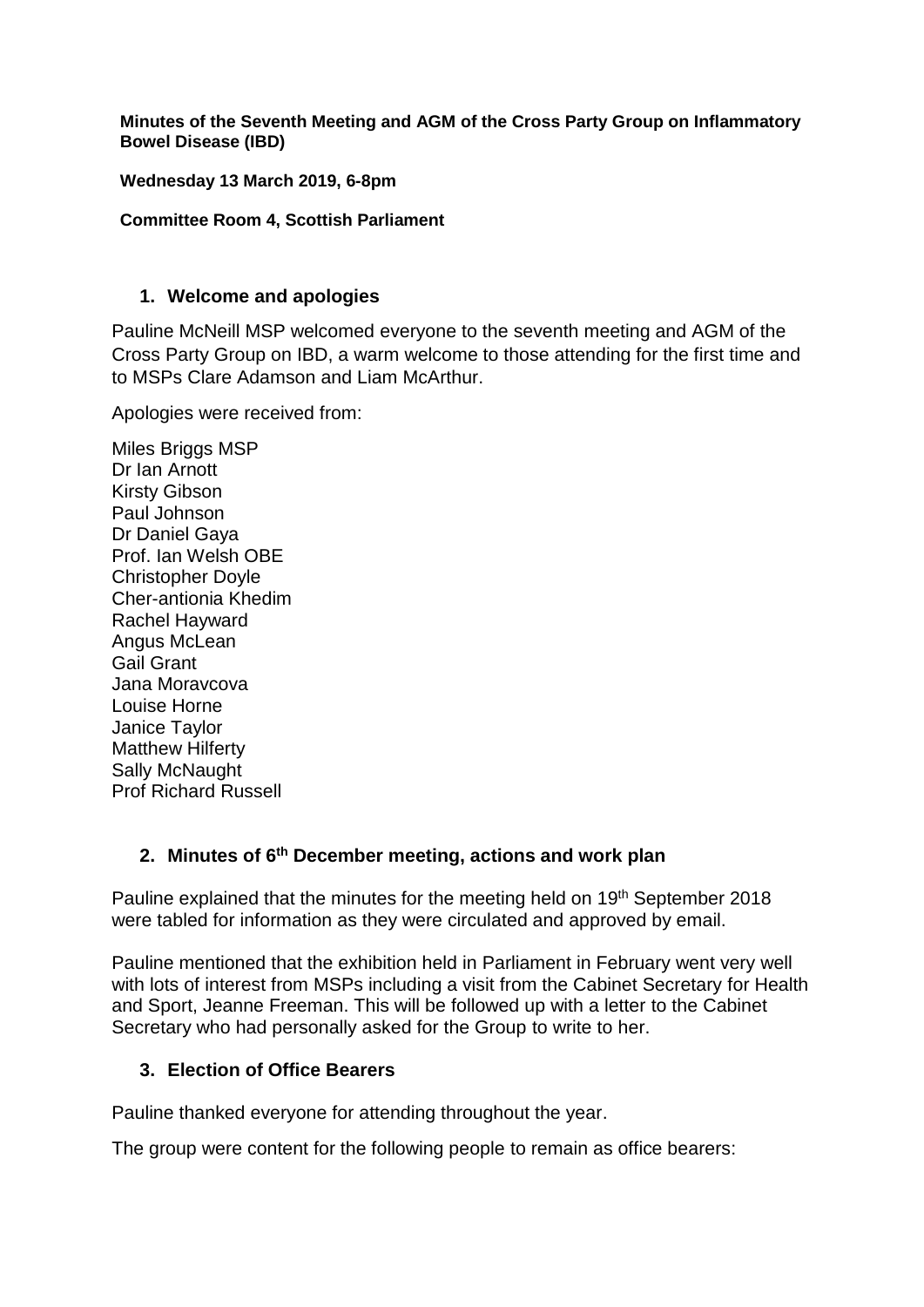- **Convener** Pauline McNeill MSP
- **Deputy Conveners**  Clare Adamson MSP and Dr Ian Arnott

Pauline proposed that in order to continue to provide a good balance of patients, carers and clinical staff on the Cross Party Group, pharmaceutical companies can no longer be members of the group. Crohn's & Colitis UK corporate supporters will be kept informed of the group's work and will be welcome to send representatives as observers to meetings. Employees of pharmaceutical companies with a personal interest in the work of the group will also be able to join as individual members.

# **This proposal was carried by majority.**

The Cross Party Group annual return will be circulated by email to ensure everyone is happy with the details.

# **Action: Nancy**

### **4. IBD and Me – Why self-management is important**

Roisin Robertson talked to the group about what self-management of Crohn's Disease means to her, how and why she got involved in the process to co-design the self-management tools and following on from that how she became involved in IBD research.

Self-management to Roisin meant power and having the confidence to ask questions when required.

Roisin took part in the Self-Management co-design workshop following a particularly bad couple of months where she felt out of control. She felt that she might find out something which would help her self-management of her condition. Roisin came away from the workshop feeling hopeful and powerful. She believed the flare card which resulted from the workshop will be very useful for new patients but will also be an excellent resource for existing patients. Roisin felt strongly that change can only happen if patients take part in workshops and trials.

Roisin took everyone through a typical day for her which usually begins with a bath a dressing her fistula wounds, taking painkillers, her Crohn's Disease medication and antibiotics for a persistent Urinary Tract Infection. Roisin must think carefully about what she eats and drinks depending on how well she is.

She said: *"I think about the future - will this illness affect me having children? Will I pass this disease on to any future kids? It's constant - because for me - the most important part of my disease is feeling able and feeling confident to self-manage, self-medicate and to 100% be a part of the decision-making process for how my disease is managed."*

Pauline thanked Roisin for sharing her story and pointed out that a mock-up of the flare cards produced after the workshop was on the table for information only at this stage.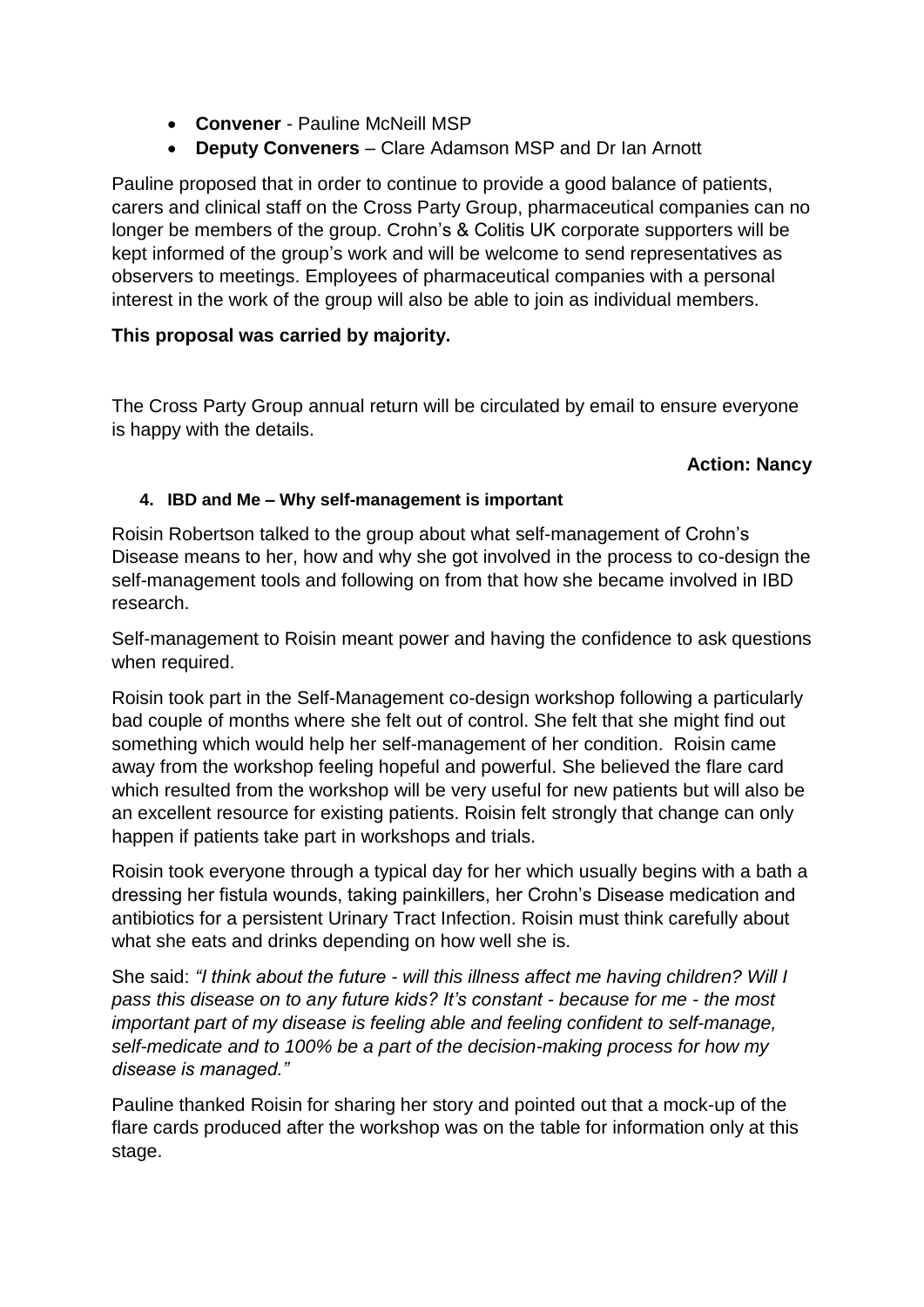A discussion took place around patient experience and the use of the word 'sufferer'. It was felt that suffering was not knowing what is happening to your body and feeling that you have no choice. Self-management and self-education avoid suffering and allows a person to come to terms with symptoms. Suffering happens when there is no management plan is in place. It was also pointed out that it is very difficult for families to feel powerless watching their loved one 'suffer' with symptoms.

It was noted how inspirational the young people who have attended the Cross Party Group have been in how remarkably they have coped with the disease.

It was suggested that sufferer is not a good word, but disability is something which is generally understood. It was noted that as IBD is still a taboo subject for a lot of people. People don't feel comfortable talking about their disease, this leads to a lack of support and understanding from friends and has led to bullying for some people.

The comparison was made with people with a cancer diagnosis, this is much easier for people to talk about and therefore, much more support is made available. The impact on quality of life for many children and adults is also similar to cancer. Dr Dagmar Kastner pointed out that that 80% of children with cancer are cured, whereas, IBD is not curable and is lifelong.

### **5. Royal College of General Practitioners IBD Spotlight Project and Flare Management Resources**

Dr Philip Gaskell, General Practitioner and IBD Spotlight Champion for Scotland talked to the group about his new role with the Royal College of General Practitioners (RCGP) IBD Spotlight Project and his involvement in the process of codesigning self-management tools in Scotland.

After 20 years practice in Edinburgh and 12 years in Stirling Dr Gaskell has retired but does locum work in the West of Scotland.

Dr Gaskell made a few observations:

- The number of IBD patients are now much larger than he could remember seeing earlier in his career.
- Progression into the role of a GP was seen to be 'risky' by junior doctors
- Continuity of care is becoming increasingly difficult as lots of GPs are working less than full time.
- GPs are experts in people not disease, this sometimes leads to delayed diagnosis.

Dr Gaskell explained the RCGP Spotlight Champion Project

- GPs need to know how to navigate their local services and who will respond quickly
- For GPs in Out of Hours more information is needed to gauge whether hospital admission is necessary, if patients feel empowered to deal with a flare, why should they be taken into hospital automatically?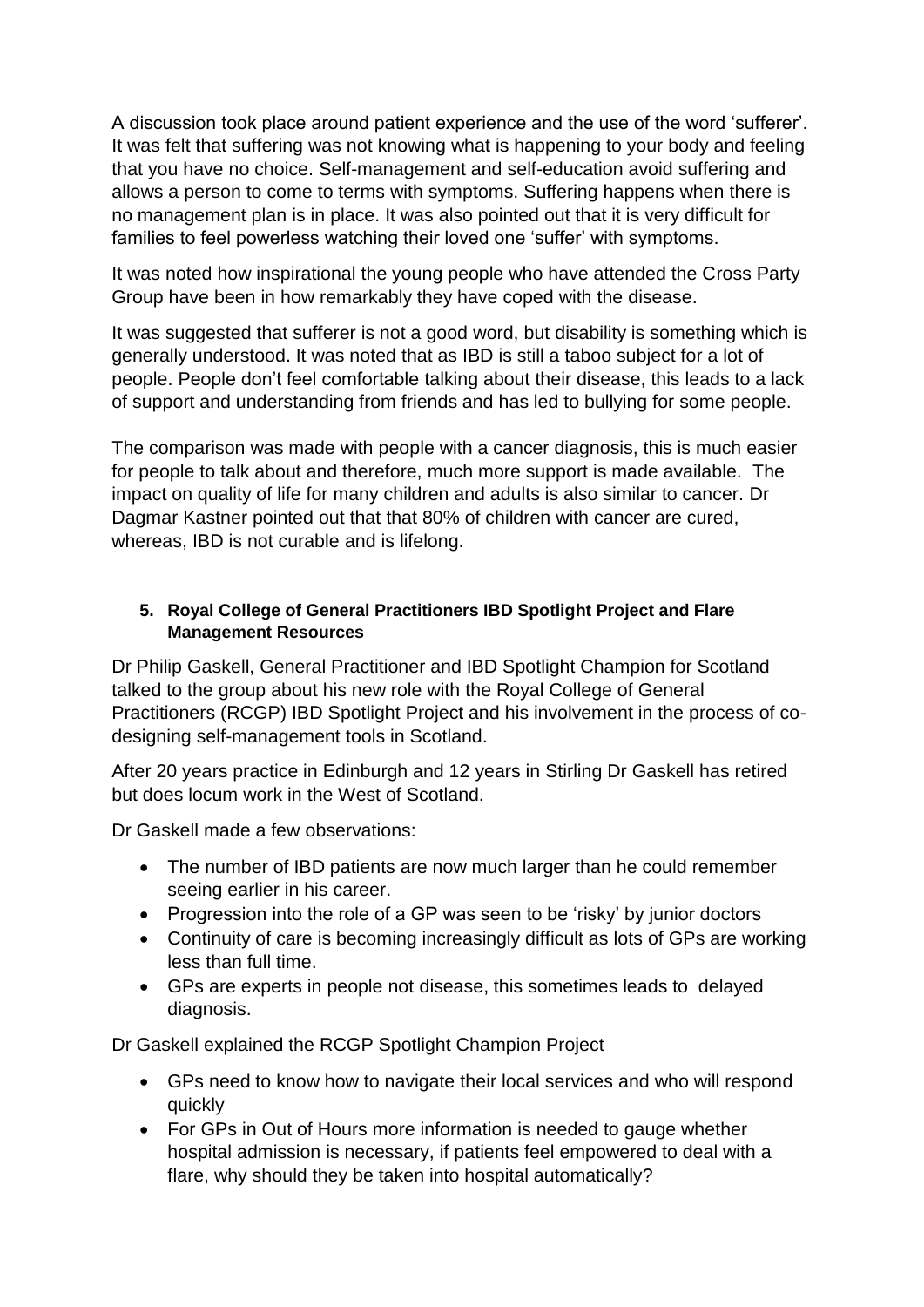• Good notes being shared with Out of Hours teams would help them to advise appropriately.

Dr Gaskell has also attended the co-design workshop in Perth last year to develop self-management tools. He notes that this proved very informative and it was very interesting to hear the patients' perspective.

Dr Gaskell said that Scotland is leading the way with tools to help GPs and Practice Nurses, although producing guidelines for best practice are useful for specialist services, they are not so useful for general practice. He felt it might be a good idea to promote good practice through RCGP faculties as GPs need to document 50 hours Continuing Personal Development per year. This is quite onerous to most GPs, but it would be useful if the training they access through the faculties of RCGP included best practice around IBD.

Dr Gaskell suggested GPs should have a Flare Pathway attached to the back of all follow up letters to GPs after clinic appointments as this would serve to educate GPs as well as giving a good reference point for future appointments.

Further discussion around how to reach GPs concluded that It would be a good idea to offer training or educational opportunities to practice nurses who can then feed back to the whole practice including Practice Manager and GPs. It was also suggested that patients could help to educate GPs by sending information to the Practice Manager to be circulated to the GPs as sometimes there is one GP who has specialist knowledge on specific conditions.

Another suggestion was to have a responsible GP with additional knowledge of IBD in each GP cluster who could take on patients with IBD and be the IBD Champion for the cluster.

Short education sessions with local GP clusters could be a good starting point, these could provide a process of sharing experiences and expertise which could include promoting new treatments within practices. This would make Shared Decision Making easier to achieve, one of the main points in Realistic Medicine.

Concerns were expressed about continuity of care if the responsible GP moved practice, as having a trusted Specialist Nurse is the most important relationship for most patients.

Suggestion was made that communication needs to be standardised across all areas, patients should be routinely copied into letters to GPs, this would be very useful as patients can then react to the letter and use the letter to start a conversation with their GP. This was acknowledged as something to strive towards.

# **6. Update on the development of national self-management tools**

Slides will be circulated.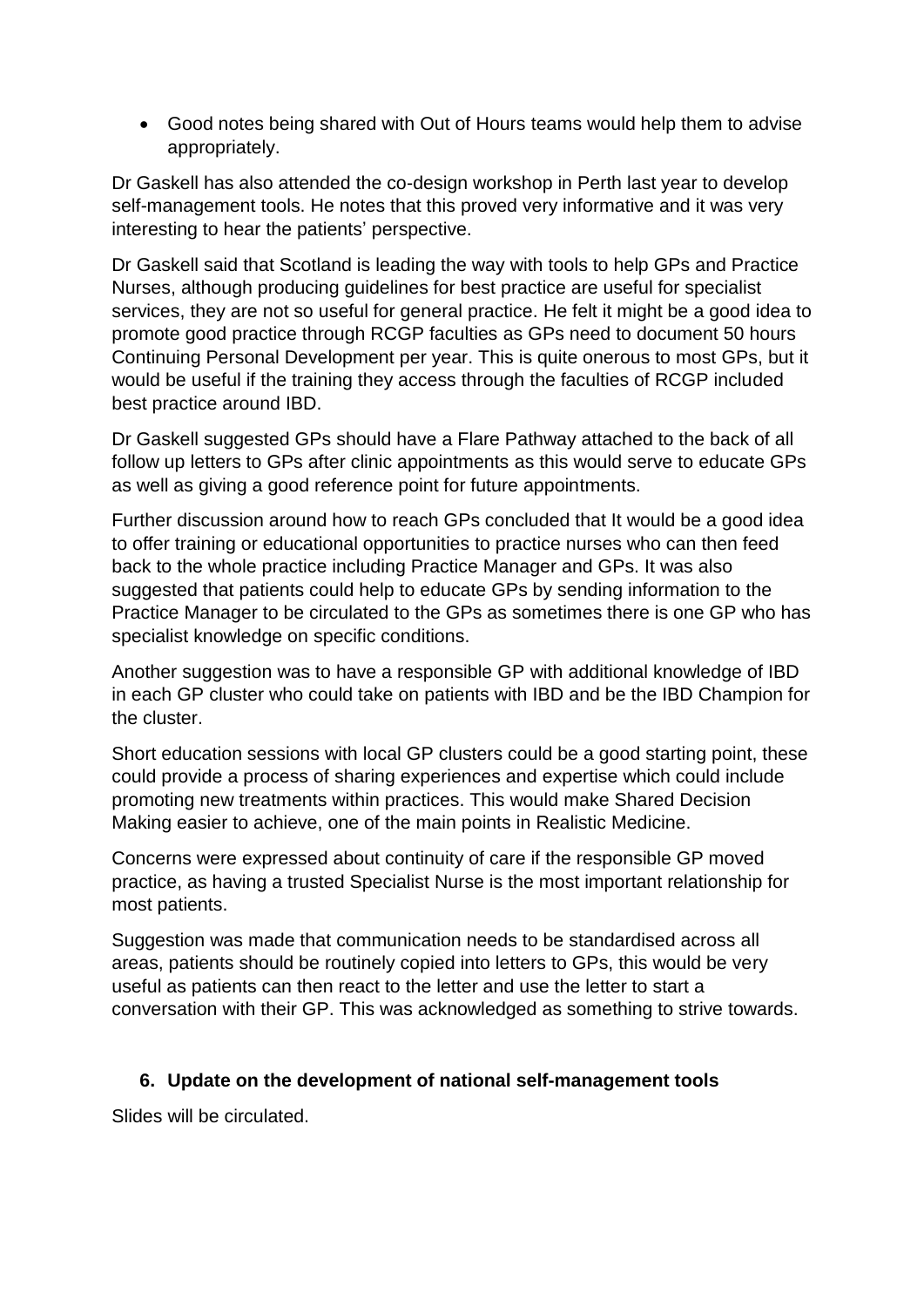Nancy Greig, Health Service Project Manager with Crohn's & Colitis UK provided an update on the process to co-design self-management tools in Scotland and other self-management resources being developed by Crohn's & Colitis UK.

One of the recommendations of the National Blueprint for Inflammatory Bowel Disease in Scotland was the 'Development of Scotland-wide supported selfmanagement tools' and therefore our joint work with the Modern Outpatient Programme which has led to this point is very much in line with the objectives of the document. A workshop was held in Perth in November last year as part of the Modern Outpatient IBD Development Day with the following objectives:

- To present the findings from the scoping work undertaken by Crohn's & Colitis UK
- To stimulate thinking about areas of improvement to outpatient clinics for people with IBD around supporting self-management.
- To provoke and encourage ideas from colleagues that can be taken into phase 2 of this work.

The next steps were to bring together a small group of people with IBD, clinicians and other stakeholders to start to develop these tools and resources. It was decided to kick start this work with a co-design workshop. That meant around 25 people including people like Roisin, living with the condition, doctors, IBD nurses, dietitians and other stakeholders all working together on an equal basis to decide what might work best for them to help people self-manage their IBD.

In 2017 the charity carried out some scoping work to define what was meant by selfmanagement. This helped to provide the basis for Crohn's & Colitis UK's position statement on self-management.

This comprised of:

- Two surveys- one aimed at IBD professionals, the other at people with IBD.
- A commissioned evidence searches for peer-reviewed secondary literature on self-management for adults with IBD.
- Focus groups which looked at the themes highlighted in patient survey in more detail.

The position statement seeks to define the component parts or pieces of the jigsaw that need to be in place for a person with IBD to successfully self-manage.

The workshop involved focused working in two distinct groups to co-create two complementary resources: 1.A flare-card and 2. A personalised care plan

• Flare card- The idea was based on a similar card created and evaluated in NHS Greater Glasgow and Clyde. It includes details of key symptoms during a flare-up, what to do next and where to get help quickly. It lists drug side effects to watch out for and supports the interface with Primary Care, signposting people to tests that can help them to 'get on top of' a flare-up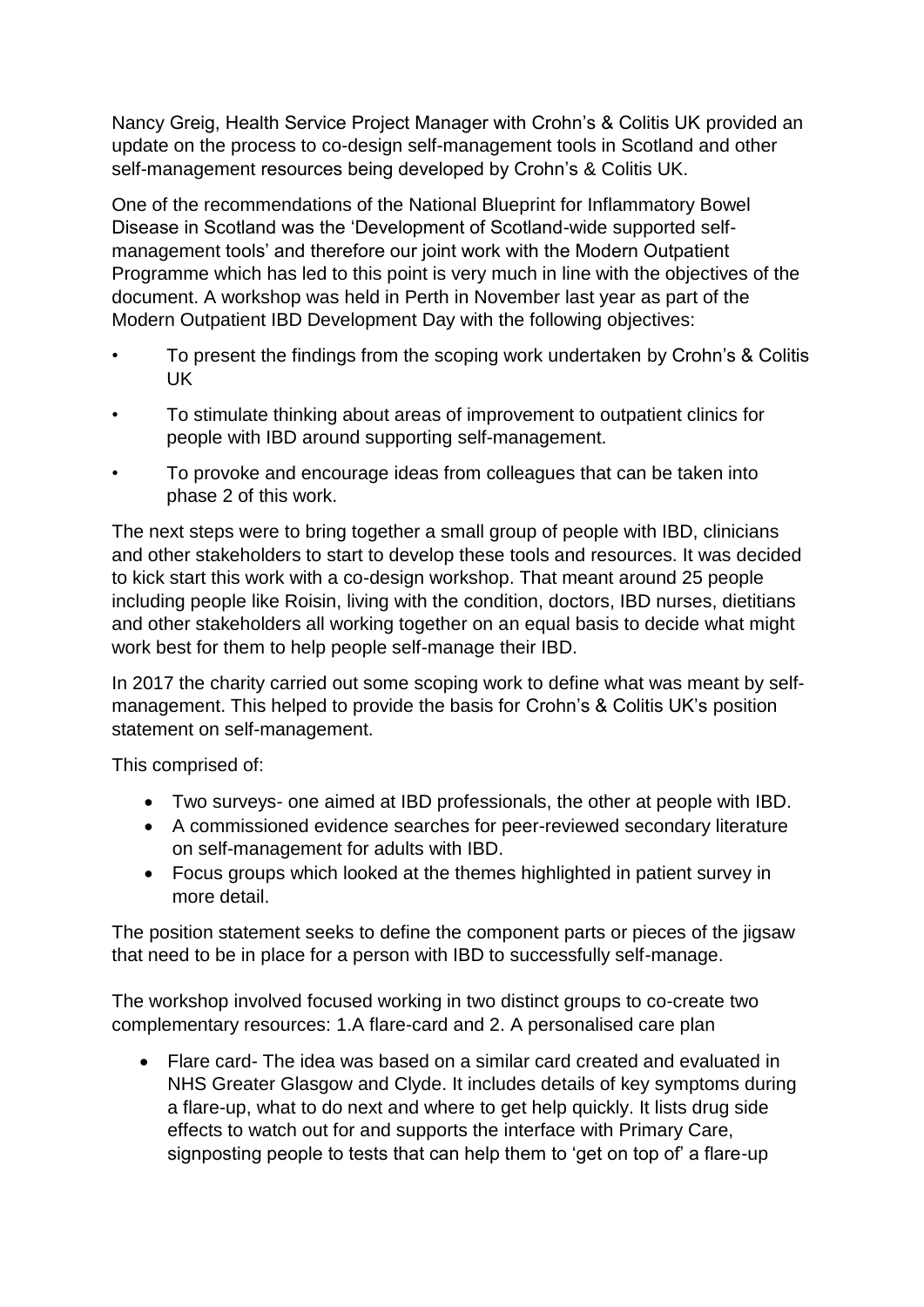before it gets out of control. It also features advice on safe medication tweaks for people on certain types anti-inflammatory medication.

• Care Plan- Workshop participants wanted it to support person centred conversations and a more holistic approach during consultations. Based on principles of Care and Support Planning, this tool was developed by listening to what mattered to people in their interactions with their consultant or IBD nurse. It prompts individuals and healthcare professionals to focus more on mental wellbeing and activities of daily living rather than the number of bowel movements and treatments.

Both the Flare Card and the Care Plan developed during the co-production workshop have undergone a few reviews and amendments, maintaining the structure and person centred ethos wanted by patients. The Flare Card was also redrafted with health literacy in mind, i.e. a larger font size than the original, simpler text.

The Care Plan was tidied up and re-written to ensure prompts made sense and it was easy to understand.

Flare pathways have been developed by the RCGP as part of the Spotlight Project. These have been endorsed by the RCGP and the British Society of Gastroenterology (BSG) and the Primary Care Society for Gastroenterology.

The Flare Card and Care Plan will have an NHS Scotland logo for the trials in Scotland. They will be designed with a similar look and feel to the pathways and information around drugs and dosages is in line with the pathways developed by the RCGP.

The Care Plan is owned by the patient so can be used by them during any consultation and is good way of sharing information. Although designed for use at a secondary care consultation the plan will be updated after consultations with the information that would normally go into the GP letter.

Work is currently being done on what processes need to be put in place for using a paper copy. It is accepted that it will be much easier to use it electronically, but for the purposes of the testing phase, paper-based versions will be used.

The hope is to test with a cohort of at least 100 patients in 3 or 4 IBD services, possibly Borders, Lothian, Glasgow, Lanarkshire. The testing phase will run from March to October with evaluation built in. Findings will be presented at a national event in November before they are rolled out more widely.

Crohn's & Colitis UK also plan to produce a self-management guide for healthcare professionals. This will provide a single point of reference defining good selfmanagement in IBD care. It would also enable professionals to take a person centred approach, confidently recommending and encouraging self-management for IBD patients.

This will form part of a complementary suite of resources including the selfmanagement tools being developed in Scotland, Crohn's & Colitis UK's new patient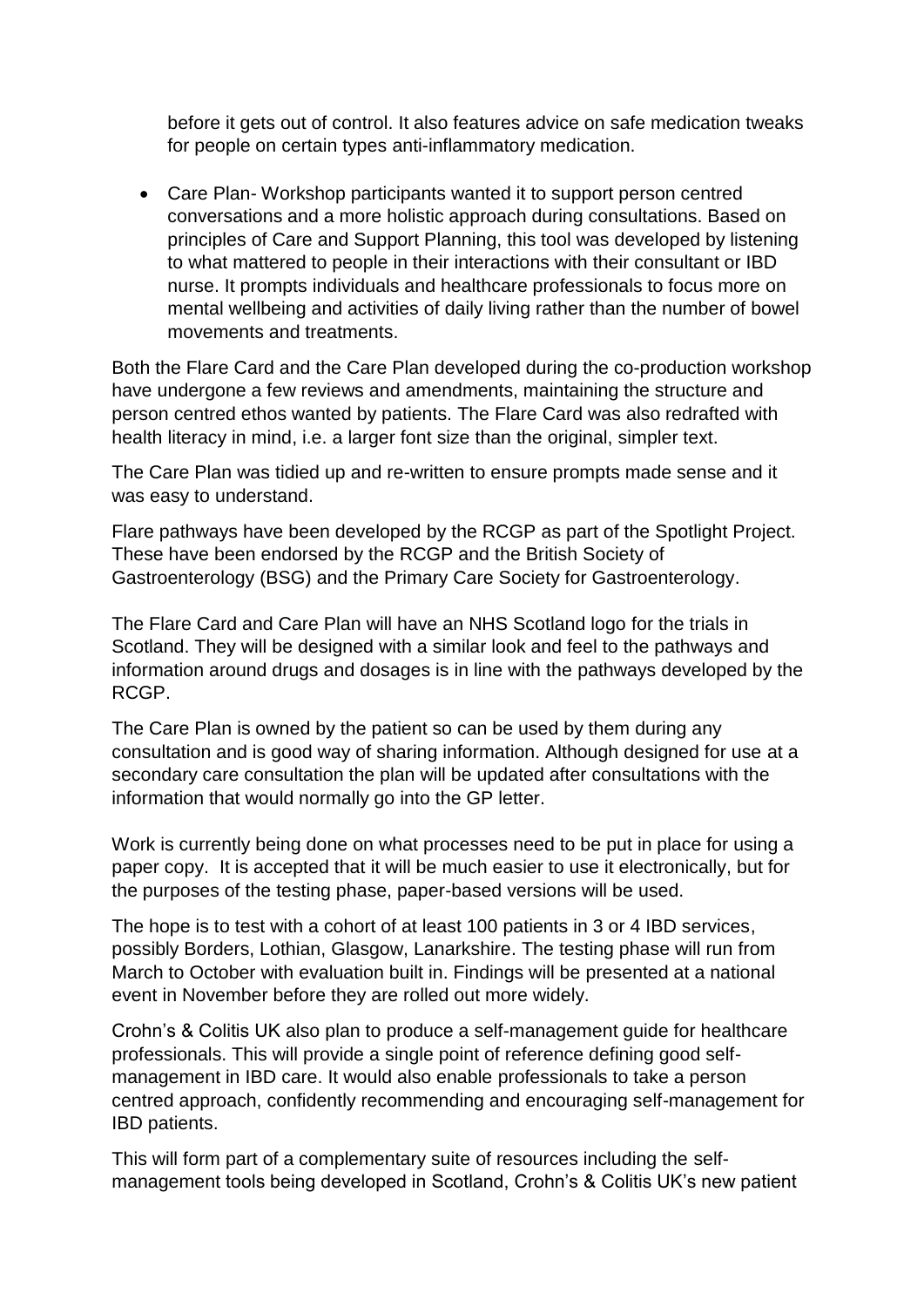pack and a Patient Empowerment Guide, designed to help people get the most out of appointments.

# **7. AOCB**

The question of whether letters from consultants should be routinely copied to patients was raised. It was also asked whether this formed part of the Modern Outpatient programme. David Pratt, National Improvement Adviser at Scottish Government said that it was not part of the plan at present. This can only be recommended to Boards but cannot be made mandatory. Pauline suggested this could be raised with the Health Minister and the group could ask to speak to the Chief Executive's group.

Prof. Angus Watson asked if the Care Plans could be included in the test areas for the new Digital Health App being developed by SBRI through the Can Do Fund. Nancy confirmed that discussions have taken place about this and the long term plan is for this to happen

Pauline reiterated the good response the exhibition she sponsored in Parliament with many MSPs taking time to discuss the work of the Cross Party Group on IBD, the issues for IBD services in Scotland and having their picture taken with the pledge card. A tailored letter will be drafted to go to local health boards from those MSPs who are happy to be involved in this.

Pauline was also delighted to say that confirmation was received earlier this week that a Members' Debate will be held on Wednesday 20th March 2019. Pauline will lead the debate and Clare Adamson MSP will also hopefully be able to speak in the debate. Pauline and Nancy will produce a briefing for MSPs. The central message is that Scotland has the highest incidence of IBD in the UK and rising rates among young people, also highlighting the wonderful work happening in Scotland around IBD.

# **8. Date of next meeting**

Wednesday 22<sup>nd</sup> May 2019, 6-8pm.

Pauline thanked everyone for attending and closed the meeting.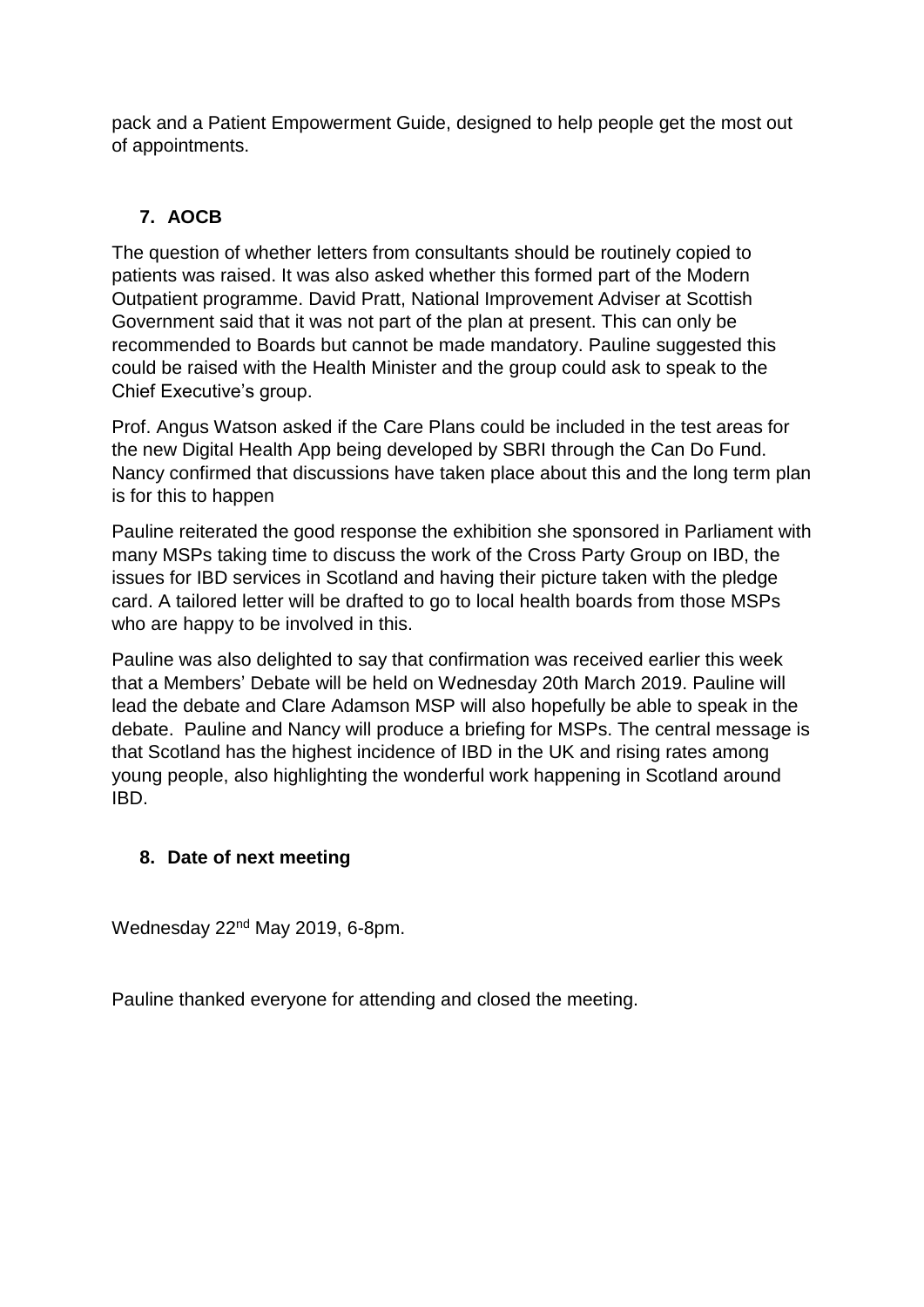### **Attendance List**

#### **Members:**

Pauline Mc Neill MSP, Convener Clare Adamson MSP, Deputy Convener Liam McArthur MSP Dr Jonathan MacDonald Edmund Murray Prof Angus Watson Seth Squires Allan Boal Dr Dagmar Kastner Amy Bednarz Dr Philip Gaskell Lis Bardell

#### **Attendees:**

Nancy Greig, Crohn's & Colitis UK (secretariat) Susan Brooks, Health and Social Care Alliance Scotland (minutes) David Pratt, Scottish Government Alastair Guild Michelle Convery Peter Convery Roisin Robertson Matthew Robertson-Greig Neil Robertson Christy Robertson Kathy Robertson Sybil Greig Bryan Greig Corran Masson Finlay Geddes